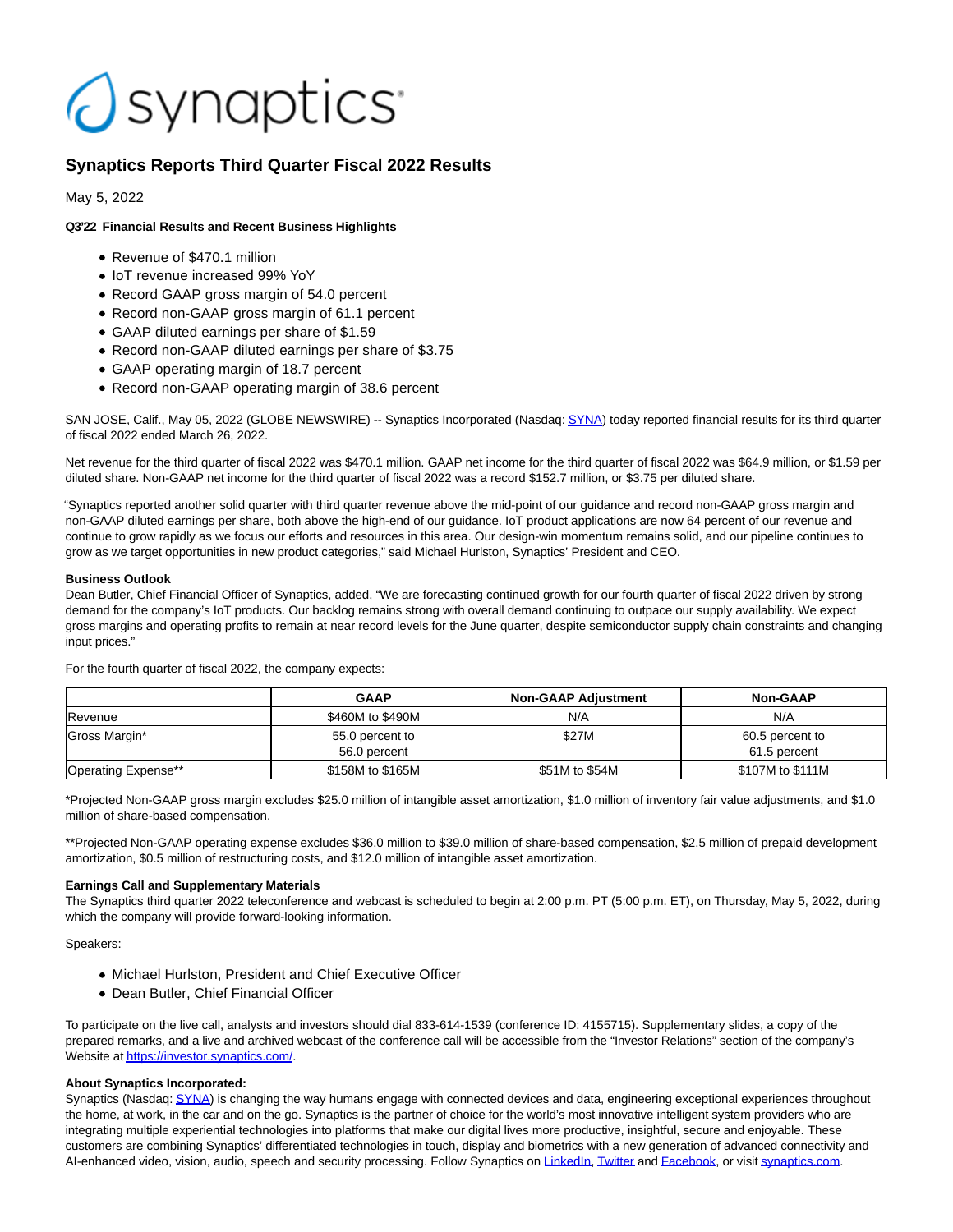#### **Use of Non-GAAP Financial Information**

In evaluating its business, Synaptics considers and uses Non-GAAP Net Income, which we define as net income excluding share-based compensation, acquisition related costs, and certain other non-cash or recurring and non-recurring items the company does not believe are indicative of its core operating performance as a supplemental measure of operating performance. Non-GAAP Net Income is not a measurement of the company's financial performance under GAAP and should not be considered as an alternative to GAAP net income. The company presents Non-GAAP Net Income because it considers it an important supplemental measure of its performance since it facilitates operating performance comparisons from period to period by eliminating potential differences in net income caused by the existence and timing of share-based compensation charges, acquisition related costs, and certain other non-cash or recurring and non-recurring items. Non-GAAP Net Income has limitations as an analytical tool and should not be considered in isolation or as a substitute for the company's GAAP net income. The principal limitations of this measure are that it does not reflect the company's actual expenses and may thus have the effect of inflating its net income and net income per share as compared to its operating results reported under GAAP. In addition, the company presents components of Non-GAAP Net Income, such as Non-GAAP Gross Margin, Non-GAAP operating expenses and Non-GAAP operating margin, for similar reasons.

As presented in the "Reconciliation of GAAP Financial Measures to Non-GAAP Financial Measures" tables that follow, Non-GAAP Net Income and each of the other Non-GAAP financial measures excludes one or more of the following items:

#### Acquisition related costs

Acquisition related costs primarily consist of:

- amortization of purchased intangibles, which includes acquired intangibles such as developed technology, customer relationships, trademarks, backlog, licensed technology, patents, and in-process technology when post-acquisition development is determined to be substantively complete;
- inventory adjustments affecting the carrying value of inventory acquired in an acquisition;
- transitory post-acquisition incentive programs negotiated in connection with an acquired business or designed to encourage post-acquisition retention of key employees; and
- legal and consulting costs associated with acquisitions, including non-recurring post-acquisition costs and services.

These acquisition related costs are not factored into the company's evaluation of its ongoing business operating performance or potential acquisitions, as they are not considered as part of the company's principal operations. Further, the amount of these costs can vary significantly from period to period based on the terms of an earn-out arrangement, revisions to assumptions that went into developing the estimate of the contingent consideration associated with an earn-out arrangement, the size and timing of an acquisition, the lives assigned to the acquired intangible assets, and the maturity of the business acquired. Excluding acquisition related costs from Non-GAAP measures provides investors with a basis to compare Synaptics against the performance of other companies without the variability and potential earnings volatility associated with purchase accounting and acquisition related items.

#### Share-based compensation

Share-based compensation expense relates to employee equity award programs and the vesting of the underlying awards, which includes stock options, deferred stock units, market stock units, performance stock units, phantom stock units and the employee stock purchase plan. Share-based compensation settled with stock, which includes stock options, deferred stock units, market stock units, performance stock units and the employee stock purchase plan, is a non-cash expense, while share-based compensation settled with cash, which includes phantom stock units, is a cash expense. Settlement of all employee equity award programs whether settled with cash or stock varies in amount from period to period and is dependent on market forces that are often beyond the company's control. As a result, the company excludes share-based compensation from its internal operating forecasts and models. The company believes that Non-GAAP measures reflecting adjustments for share-based compensation provide investors with a basis to compare the company's principal operating performance against the performance of peer companies without the variability created by share-based compensation resulting from the variety of equity-linked compensatory awards used by other companies and the varying methodologies and assumptions used.

#### Amortization of prepaid development costs

Amortization of prepaid development costs represents the amortization of the estimated cost to develop certain future roadmap devices designed in advance process nodes in connection with an acquisition. The amortization of prepaid development costs represents a non-cash charge. As a result, the company excludes amortization of prepaid development costs from its internal operating forecasts and models when evaluating its ongoing business performance. The company believes that Non-GAAP measures reflecting adjustments for amortization of prepaid development costs provide investors with a basis to compare the company's principal operating performance against the performance of other companies without the variability created by the amortization of prepaid development costs.

#### Restructuring costs

Restructuring costs are costs incurred to address cost structure inefficiencies of acquired or existing business operations and consist primarily of employee termination and office closure costs, including the reversal of such costs. These costs are generally cash-based. As a result, the company excludes restructuring costs from its internal operating forecasts and models when evaluating its ongoing business performance. The company believes that Non-GAAP measures reflecting adjustments for restructuring costs provide investors with a basis to compare the company's principal operating performance against the performance of other companies without the variability created by restructuring costs designed to address cost structure inefficiencies of acquired or existing business operations.

#### Gain on sale of audio technology assets

Gain on sale of audio technology assets, includes the sale of certain intangible assets related to our audio business. From time to time, we may enter into a transaction to sell certain intangible assets from our intangible asset portfolio that we believe can be monetized in a manner that does not impact our product roadmap. Excluding the gain on sale of audio technology assets from our Non-GAAP measures provides investors with a basis to compare the company's principal operating performance against the performance of other companies without the variability created by infrequent transactions that are not considered to be part of our core business.

#### Gain on sale and leaseback transaction

Gain on sale and leaseback transaction, includes the gain on the sale of our San Jose headquarters buildings and land. Excluding the gain on sale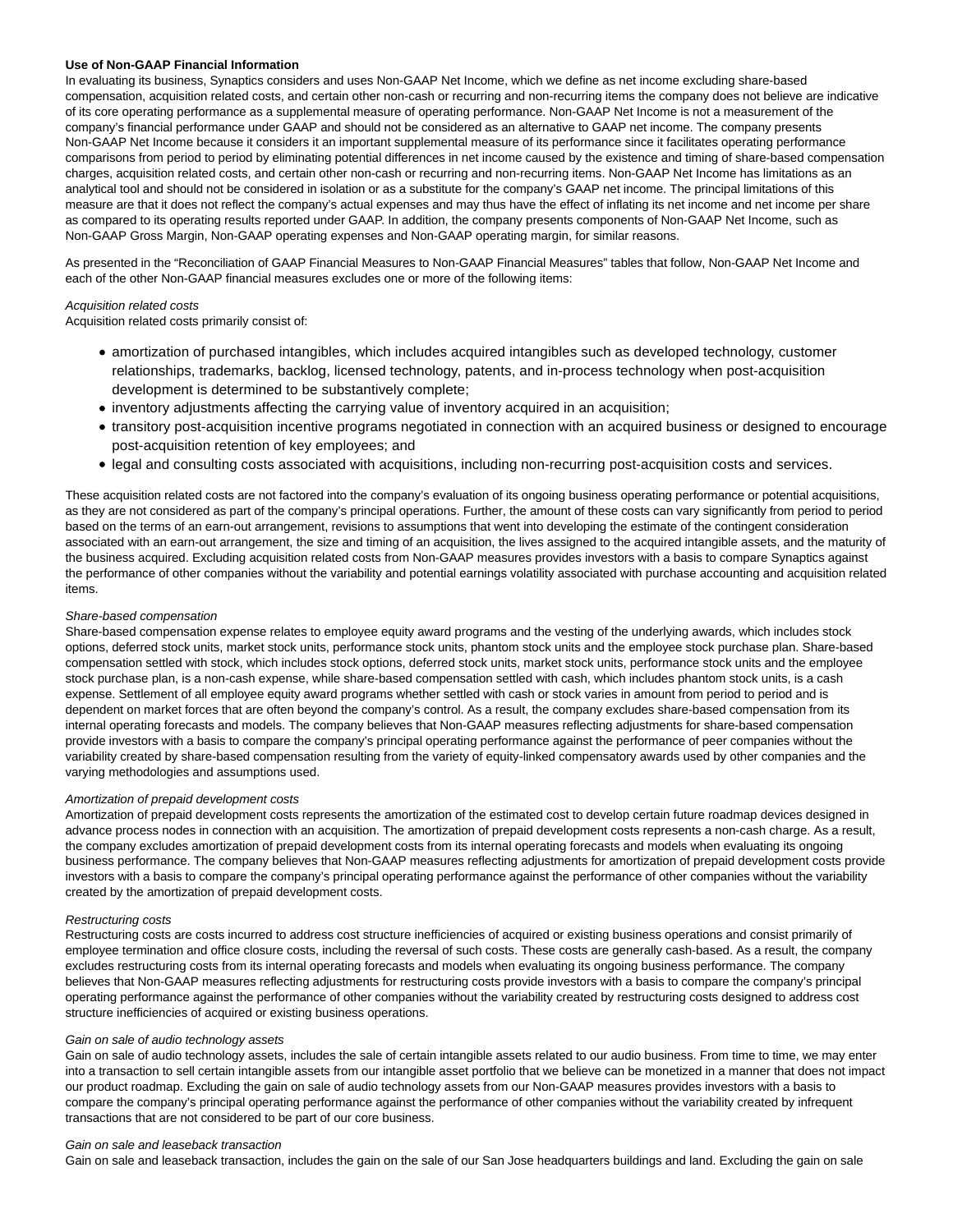and leaseback transaction from our Non-GAAP measures provides investors with a basis to compare the company's principal operating performance against the performance of other companies without the variability created by infrequent transactions that are not considered to be part of our core business.

#### Gain on supplier settlement

Gain on supplier settlement, represents a settlement with a supplier to resolve a business matter. Excluding gain on supplier settlement from our Non-GAAP measures provides investors with a basis to compare the company's principal operating performance against the performance of other companies without the variability created by infrequent transactions that are not considered to be part of our core business.

#### Other non-cash items

Other non-cash items include non-cash amortization of debt discount and issuance costs. These items are excluded from Non-GAAP results as they are non-cash. Excluding other non-cash items from Non-GAAP measures provides investors with a basis to compare Synaptics against the performance of other companies without the variability associated with other non-cash items.

#### Loss on extinguishment of debt

Loss on extinguishment of debt represents a non-cash item based on the difference in the carrying value of the debt and the fair value of the debt when extinguished. Loss on extinguishment of debt is excluded from Non-GAAP results as it is non-cash. Excluding loss on extinguishment of debt from Non-GAAP measures provides investors with a basis to compare Synaptics against the performance of other companies without the variability associated with loss on extinguishment of debt.

#### Equity investment gain or loss

Equity investment gain represents a gain on the sale of an equity investment in a minority owned company. Equity investment loss represents an adjustment in the book value of an equity investment in a minority owned company. The equity investment loss is a non-cash item. The company excludes equity investment gain or loss from its internal operating forecasts and models when evaluating its ongoing business performance. The company believes that Non-GAAP measures reflecting adjustments for equity investment gain or loss provide investors with a basis to compare the company's principal operating performance against the performance of other companies without the variability created by equity investment gain or loss.

#### Non-GAAP tax adjustments

The company forecasts its long-term Non-GAAP tax rate in order to provide investors with improved long-term modeling accuracy and consistency across financial reporting periods by eliminating the effects of certain items in our Non-GAAP net income and Non-GAAP net income per share, including the type and amount of share-based compensation, the taxation of post-acquisition intercompany intellectual property cross-licensing or transfer transactions, and the impact of other acquisition items that may or may not be tax deductible. The company intends to evaluate its long-term Non-GAAP tax rate annually for significant events, including material tax law changes in the major tax jurisdictions in which the company operates, corporate organizational changes related to acquisitions or tax planning opportunities, and substantive changes in our geographic earnings mix.

#### **Forward-Looking Statements**

This press release contains forward-looking statements that are subject to the safe harbors created under the Securities Act of 1933, as amended, and the Securities Exchange Act of 1934, as amended. Forward-looking statements give our current expectations and projections relating to our financial condition, results of operations, plans, objectives, future performance and business, including our expectations regarding the potential impacts on our business of the COVID-19 pandemic, and can be identified by the fact that they do not relate strictly to historical or current facts. Such forward-looking statements may include words such as "expect," "anticipate," "intend," "believe," "estimate," "plan," "target," "strategy," "continue," "may," "will," "should," variations of such words, or other words and terms of similar meaning. All forward-looking statements reflect our best judgment and are based on several factors relating to our operations and business environment, all of which are difficult to predict and many of which are beyond our control. Such factors include, but are not limited to, the risk that our business, results of operations and financial condition and prospects may be materially and adversely affected by the COVID-19 pandemic and that significant uncertainties remain related to the impact of COVID-19 on our business operations and future results, including our fourth quarter fiscal 2022 business outlook; global supply chain disruptions and component shortages that are currently affecting the semiconductor industry as a whole; the risks as identified in the "Risk Factors," "Management's Discussion and Analysis of Financial Condition and Results of Operations" and "Business" sections of our most recent Annual Report on Form 10-K and our most recent Quarterly Report on Form 10-Q (including that the impact of the COVID-19 pandemic may also exacerbate the risks discussed therein); and other risks as identified from time to time in our Securities and Exchange Commission reports. Forward-looking statements are based on information available to us on the date hereof, and we do not have, and expressly disclaim, any obligation to publicly release any updates or any changes in our expectations, or any change in events, conditions, or circumstances on which any forward-looking statement is based. Our actual results and the timing of certain events could differ materially from the forward-looking statements. These forward-looking statements do not reflect the potential impact of any mergers, acquisitions, or other business combinations that had not been completed as of the date of this release.

#### **For more information contact:** Munjal Shah Head of Investor Relations [munjal.shah@synaptics.com](https://www.globenewswire.com/Tracker?data=brWt5S3fWgpPtyRr_jV3-Ao-7lgI1as_pM8uQrcr7lSrH7wW0vxW7cwhatHilAOKcjnQprExUOk1RwGuVxap_tdAFkorLrRVVzidpGVhvSk=)

## SYNAPTICS INCORPORATED CONSOLIDATED BALANCE SHEETS (In millions except share data) (Unaudited)

| March | June |
|-------|------|
| つへつつ  | 2021 |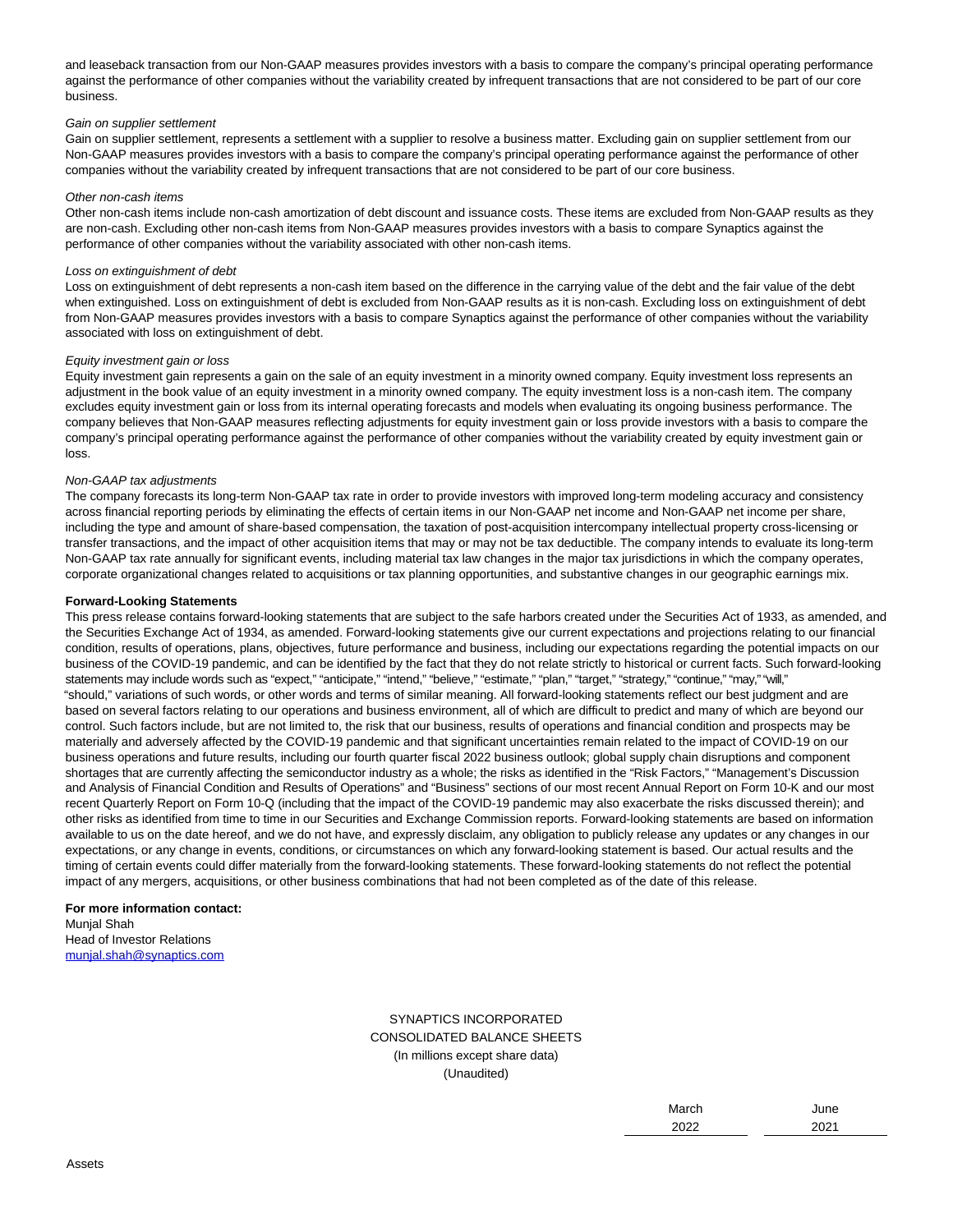| Current assets:                                                          |               |                |
|--------------------------------------------------------------------------|---------------|----------------|
| Cash and cash equivalents                                                | \$<br>690.3   | \$<br>836.3    |
| Short-term investments                                                   | 64.6          |                |
| Accounts receivables, net of allowances of \$6.0 and \$5.8, respectively | 298.3         | 228.3          |
| Inventories                                                              | 145.9         | 82.0           |
| Prepaid expenses and other current assets                                | 48.1          | 33.1           |
| Total current assets                                                     | 1,247.2       | 1,179.7        |
| Property and equipment at cost, net                                      | 63.1          | 91.2           |
| Goodwill                                                                 | 814.5         | 570.0          |
| Purchased intangibles, net                                               | 409.5         | 301.5          |
| Non-current other assets                                                 | 163.7         | 84.4           |
| <b>Total assets</b>                                                      | \$<br>2,698.0 | \$<br>2,226.8  |
| Liabilities and stockholders' equity                                     |               |                |
| <b>Current liabilities:</b>                                              |               |                |
| Accounts payable                                                         | \$<br>135.6   | \$<br>97.6     |
| Accrued compensation                                                     | 80.1          | 76.4           |
| Income taxes payable                                                     | 38.0          | 29.4           |
| Other accrued liabilities                                                | 139.3         | 96.2           |
| Current portion of debt                                                  |               | 487.1          |
| <b>Total current liabilities</b>                                         | 393.0         | 786.7          |
| Long-term debt                                                           | 982.6         | 394.4          |
| Other long-term liabilities                                              | 164.7         | 78.5           |
| <b>Total liabilities</b>                                                 | 1,540.3       | 1,259.6        |
| Commitments and contingencies                                            |               |                |
| Stockholders' equity:                                                    |               |                |
| Preferred stock;                                                         |               |                |
| \$.001 par value; 10,000,000 shares authorized;                          |               |                |
| no shares issued and outstanding                                         |               |                |
| Common stock;                                                            |               |                |
| \$.001 par value; 120,000,000 shares authorized;                         |               |                |
| 67,722,867 and 66,963,006 shares issued, and 39,598,246 and              |               |                |
| 35,331,903 shares outstanding, respectively                              | 0.1           | 0.1            |
| Additional paid in capital                                               | 897.8         | 1,391.5        |
| Less: 28,124,621 and 31,631,103 treasury shares, respectively, at cost   | (694.5)       | (1,205.4)      |
| Accumulated other comprehensive income                                   | (1.3)         |                |
| Retained earnings                                                        | 955.6         | 781.0<br>967.2 |
| Total stockholders' equity                                               | 1,157.7       |                |
| Total liabilities and stockholders' equity                               | \$<br>2,698.0 | \$<br>2,226.8  |

## SYNAPTICS INCORPORATED CONDENSED CONSOLIDATED STATEMENTS OF OPERATIONS (In millions except per share data) (Unaudited)

|                               | <b>Three Months Ended</b><br>March |       |   |       |   | Nine Months Ended |    |         |  |
|-------------------------------|------------------------------------|-------|---|-------|---|-------------------|----|---------|--|
|                               |                                    |       |   |       |   | March             |    |         |  |
|                               | 2022                               |       |   | 2021  |   | 2022              |    | 2021    |  |
|                               |                                    |       |   |       |   |                   |    |         |  |
| Net revenue                   | \$                                 | 470.1 | S | 325.8 | S | 1,263.3           | \$ | 1,011.8 |  |
| Acquisition related costs (1) |                                    | 32.4  |   | 23.2  |   | 73.3              |    | 86.5    |  |
| Cost of revenue               |                                    | 183.9 |   | 147.1 |   | 513.0             |    | 484.9   |  |
| Gross margin                  |                                    | 253.8 |   | 155.5 |   | 677.0             |    | 440.4   |  |
| Operating expenses            |                                    |       |   |       |   |                   |    |         |  |
| Research and development      |                                    | 98.2  |   | 77.5  |   | 273.2             |    | 235.7   |  |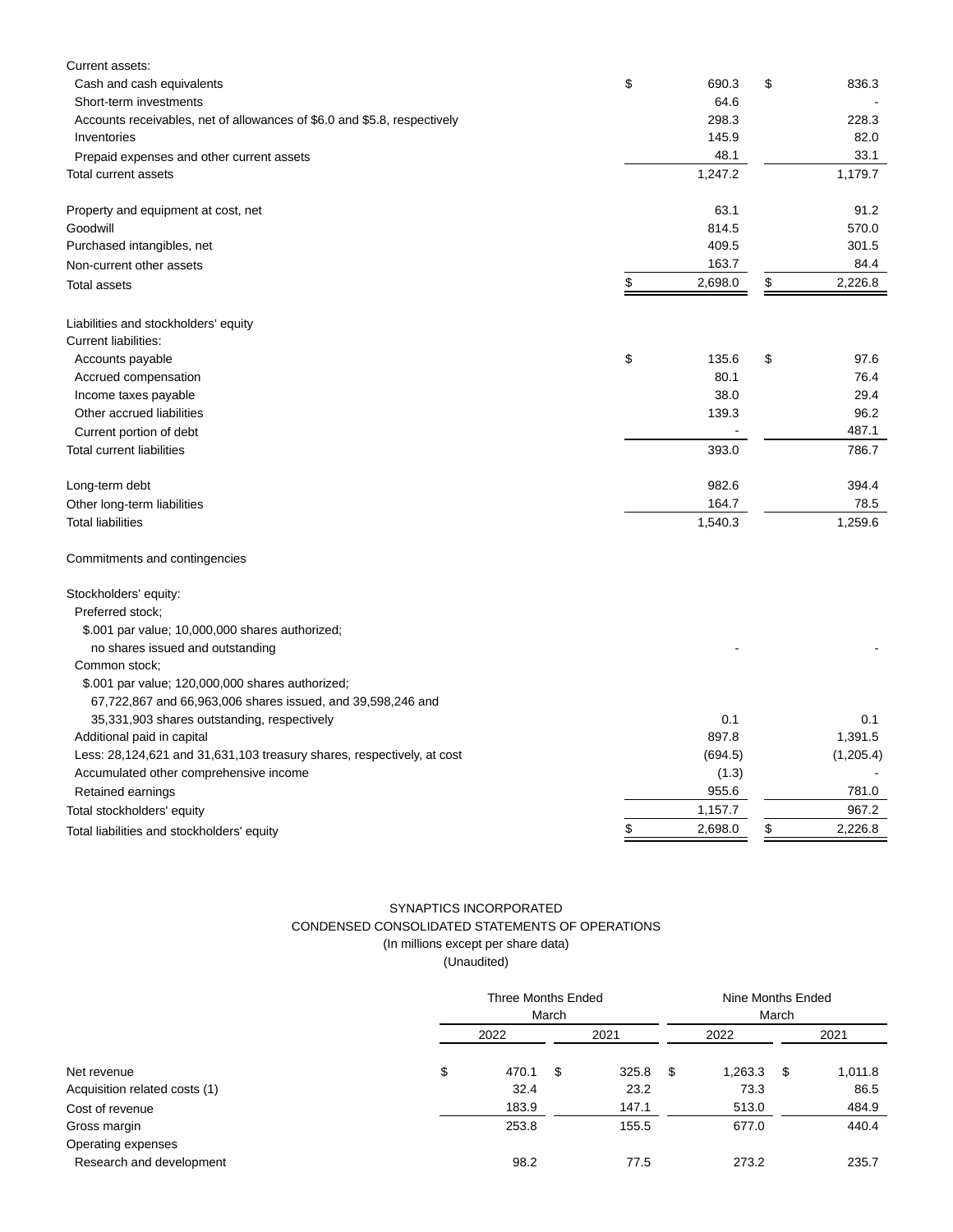| Selling, general, and administrative           | 44.2       | 36.8  |     | 130.1  | 111.6      |
|------------------------------------------------|------------|-------|-----|--------|------------|
| Acquisition related costs (2)                  | 12.0       | 8.7   |     | 29.6   | 24.1       |
| Restructuring costs (3)                        | 11.3       | 0.9   |     | 17.8   | 7.1        |
| Gain on sale of audio technology assets        |            |       |     |        | (34.2)     |
| Total operating expenses                       | 165.7      | 123.9 |     | 450.7  | 344.3      |
| Operating income                               | 88.1       | 31.6  |     | 226.3  | 96.1       |
| Interest and other income, net                 | (8.5)      | (7.0) |     | (20.1) | (17.7)     |
| Gain on sale and leaseback transaction         | 5.4        |       |     | 5.4    |            |
| Gain on supplier settlement                    | 1.8        |       |     | 1.8    |            |
| Loss on early retirement of debt               |            |       |     | (8.1)  |            |
| Income before income taxes                     | 86.8       | 24.6  |     | 205.3  | 78.4       |
| Provision for income taxes                     | 24.4       | 10.4  |     | 32.3   | 16.4       |
| Equity investment gain / (loss)                | 2.5        | (0.4) |     | 1.6    | (1.4)      |
| Net income                                     | \$<br>64.9 | 13.8  | \$. | 174.6  | \$<br>60.6 |
| Net income per share:                          |            |       |     |        |            |
| Basic                                          | \$<br>1.64 | 0.39  |     | 4.50   | 1.75       |
| <b>Diluted</b>                                 | \$<br>1.59 | 0.35  | S   | 4.29   | 1.62       |
| Shares used in computing net income per share: |            |       |     |        |            |
| Basic                                          | 39.5       | 35.0  |     | 38.8   | 34.7       |
| <b>Diluted</b>                                 | 40.7       | 39.1  |     | 40.7   | 37.5       |

(1) These acquisition related costs consist primarily of amortization of acquired intangible assets and inventory fair value adjustments associated with acquisitions.

(2) These acquisition related costs consist primarily of amortization associated with certain acquired intangible assets.

(3) Restructuring costs primarily include severance related costs and facility consolidation costs associated with operational restructurings and acquisitions.

## SYNAPTICS INCORPORATED

## Reconciliation of GAAP Financial Measures to Non-GAAP Financial Measures

(In millions except per share data)

## (Unaudited)

|                                                   | <b>Three Months Ended</b> |        |    |        |    | Nine Months Ended |    |         |  |  |
|---------------------------------------------------|---------------------------|--------|----|--------|----|-------------------|----|---------|--|--|
|                                                   | March                     |        |    |        |    | March             |    |         |  |  |
|                                                   |                           | 2022   |    | 2021   |    | 2022              |    | 2021    |  |  |
| GAAP gross margin                                 | \$                        | 253.8  | \$ | 155.5  | \$ | 677.0             | \$ | 440.4   |  |  |
| Acquisition related costs                         |                           | 32.4   |    | 23.2   |    | 73.3              |    | 86.5    |  |  |
| Recovery on supply commitment                     |                           |        |    |        |    |                   |    | (0.6)   |  |  |
| Share-based compensation                          |                           | 0.9    |    | 0.8    |    | 3.2               |    | 2.6     |  |  |
| Non-GAAP gross margin                             |                           | 287.1  | \$ | 179.5  | \$ | 753.5             | \$ | 528.9   |  |  |
| GAAP gross margin - percentage of revenue         |                           | 54.0%  |    | 47.7%  |    | 53.6%             |    | 43.5%   |  |  |
| Acquisition related costs - percentage of revenue |                           | 6.9%   |    | 7.1%   |    | 5.8%              |    | 8.5%    |  |  |
| Recovery on supply commitment                     |                           | 0.0%   |    | 0.0%   |    | 0.0%              |    | $-0.1%$ |  |  |
| Share-based compensation - percentage of revenue  |                           | 0.2%   |    | 0.2%   |    | 0.3%              |    | 0.3%    |  |  |
| Non-GAAP gross margin - percentage of revenue     |                           | 61.1%  |    | 55.1%  |    | 59.6%             |    | 52.3%   |  |  |
| GAAP research and development expense             | \$                        | 98.2   | \$ | 77.5   | \$ | 273.2             | \$ | 235.7   |  |  |
| Share-based compensation                          |                           | (18.0) |    | (12.9) |    | (57.4)            |    | (33.4)  |  |  |
| <b>Retention costs</b>                            |                           |        |    | (0.1)  |    |                   |    | (4.0)   |  |  |
| Amortization prepaid development costs            |                           | (2.5)  |    | (2.5)  |    | (7.5)             |    | (6.7)   |  |  |
| Integration related costs                         |                           |        |    |        |    |                   |    | (0.9)   |  |  |
| Non-GAAP research and development expense         |                           | 77.7   | \$ | 62.0   | S  | 208.3             | \$ | 190.7   |  |  |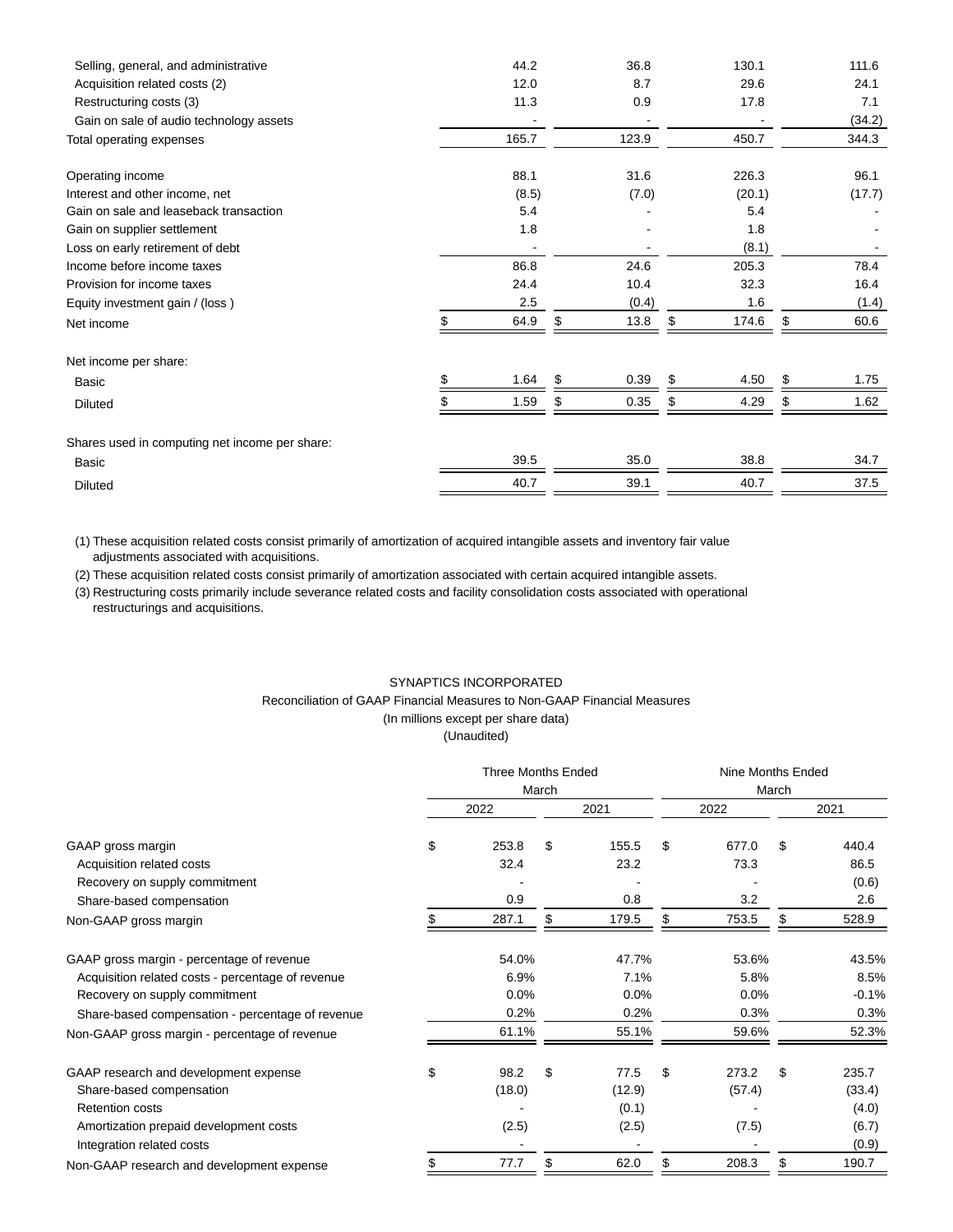| GAAP selling, general, and administrative expense     | \$<br>44.2     | \$            | 36.8   | \$<br>130.1 | \$<br>111.6 |
|-------------------------------------------------------|----------------|---------------|--------|-------------|-------------|
| Share-based compensation                              | (15.2)         |               | (11.4) | (45.7)      | (34.0)      |
| Acquisition/divestiture related costs                 | (1.1)          |               |        | (4.5)       | (2.4)       |
| <b>Retention costs</b>                                |                |               |        |             | (1.1)       |
| Non-GAAP selling, general, and administrative expense | \$<br>27.9     | $\frac{1}{2}$ | 25.4   | \$<br>79.9  | \$<br>74.1  |
| GAAP operating income                                 | \$<br>88.1     | \$            | 31.6   | \$<br>226.3 | \$<br>96.1  |
| Recovery on supply commitment                         |                |               |        |             | (0.6)       |
| Acquisition & integration related costs               | 45.5           |               | 31.9   | 107.4       | 113.9       |
| Share-based compensation                              | 34.1           |               | 25.1   | 106.3       | 70.0        |
| Restructuring costs                                   | 11.3           |               | 0.9    | 17.8        | 7.1         |
| <b>Retention costs</b>                                |                |               | 0.1    |             | 5.1         |
| Amortization prepaid development costs                | 2.5            |               | 2.5    | 7.5         | 6.7         |
| Gain on sale of audio technology assets               |                |               |        |             | (34.2)      |
| Non-GAAP operating income                             | \$<br>181.5    | \$            | 92.1   | \$<br>465.3 | \$<br>264.1 |
| GAAP net income                                       | \$<br>64.9     | \$            | 13.8   | \$<br>174.6 | \$<br>60.6  |
| Recovery on supply commitment                         |                |               |        |             | (0.6)       |
| Acquisition & integration related costs               | 45.5           |               | 31.9   | 107.4       | 113.9       |
| Share-based compensation                              | 34.1           |               | 25.1   | 106.3       | 70.0        |
| Restructuring costs                                   | 11.3           |               | 0.9    | 17.8        | 7.1         |
| Retention program costs                               |                |               | 0.1    |             | 5.1         |
| Amortization prepaid development costs                | 2.5            |               | 2.5    | 7.5         | 6.7         |
| Gain on sale of audio technology assets               |                |               |        |             | (34.2)      |
| Gain on supplier settlement                           | (1.8)          |               |        | (1.8)       |             |
| Other non-cash items                                  | 0.6            |               | 5.0    | 2.8         | 14.7        |
| Gain on sale and leaseback transaction                | (5.4)          |               |        | (5.4)       |             |
| Loss on extinguishment of debt                        | $\overline{a}$ |               |        | 8.1         |             |
| Equity investment (gain) / loss                       | (2.5)          |               | 0.4    | (1.6)       | 1.4         |
| Non-GAAP tax adjustments                              | 3.5            |               | (0.4)  | (21.5)      | (14.9)      |
| Non-GAAP net income                                   | \$<br>152.7    | \$            | 79.3   | \$<br>394.2 | \$<br>229.8 |
| GAAP net income per share - diluted                   | \$<br>1.59     | \$            | 0.35   | \$<br>4.29  | \$<br>1.62  |
| Recovery on supply commitment                         |                |               |        |             | (0.02)      |
| Acquisition/divestiture & integration related costs   | 1.11           |               | 0.82   | 2.63        | 3.04        |
| Share-based compensation                              | 0.84           |               | 0.64   | 2.62        | 1.87        |
| Restructuring costs                                   | 0.28           |               | 0.02   | 0.44        | 0.19        |
| Retention program costs                               |                |               |        |             | 0.13        |
| Amortization prepaid development costs                | 0.06           |               | 0.07   | 0.18        | 0.18        |
| Gain on sale of audio technology assets               |                |               |        |             | (0.91)      |
| Gain on supplier settlement                           | (0.04)         |               |        | (0.04)      |             |
| Other non-cash items                                  | 0.01           |               | 0.13   | 0.07        | 0.39        |
| Gain on sale and leaseback transaction                | (0.13)         |               |        | (0.13)      |             |
| Loss on extinguishment of debt                        |                |               |        | 0.20        |             |
| Equity investment (gain) / loss                       | (0.06)         |               | 0.01   | (0.04)      | 0.04        |
| Non-GAAP tax adjustments                              | 0.09           |               | (0.01) | (0.53)      | (0.40)      |
| Non-GAAP net income per share - diluted               | \$<br>3.75     | \$            | 2.03   | \$<br>9.69  | \$<br>6.13  |

## SYNAPTICS INCORPORATED CONDENSED CONSOLIDATED CASH FlOWS (In millions) (Unaudited)

Nine Months Ended March 2022 2021